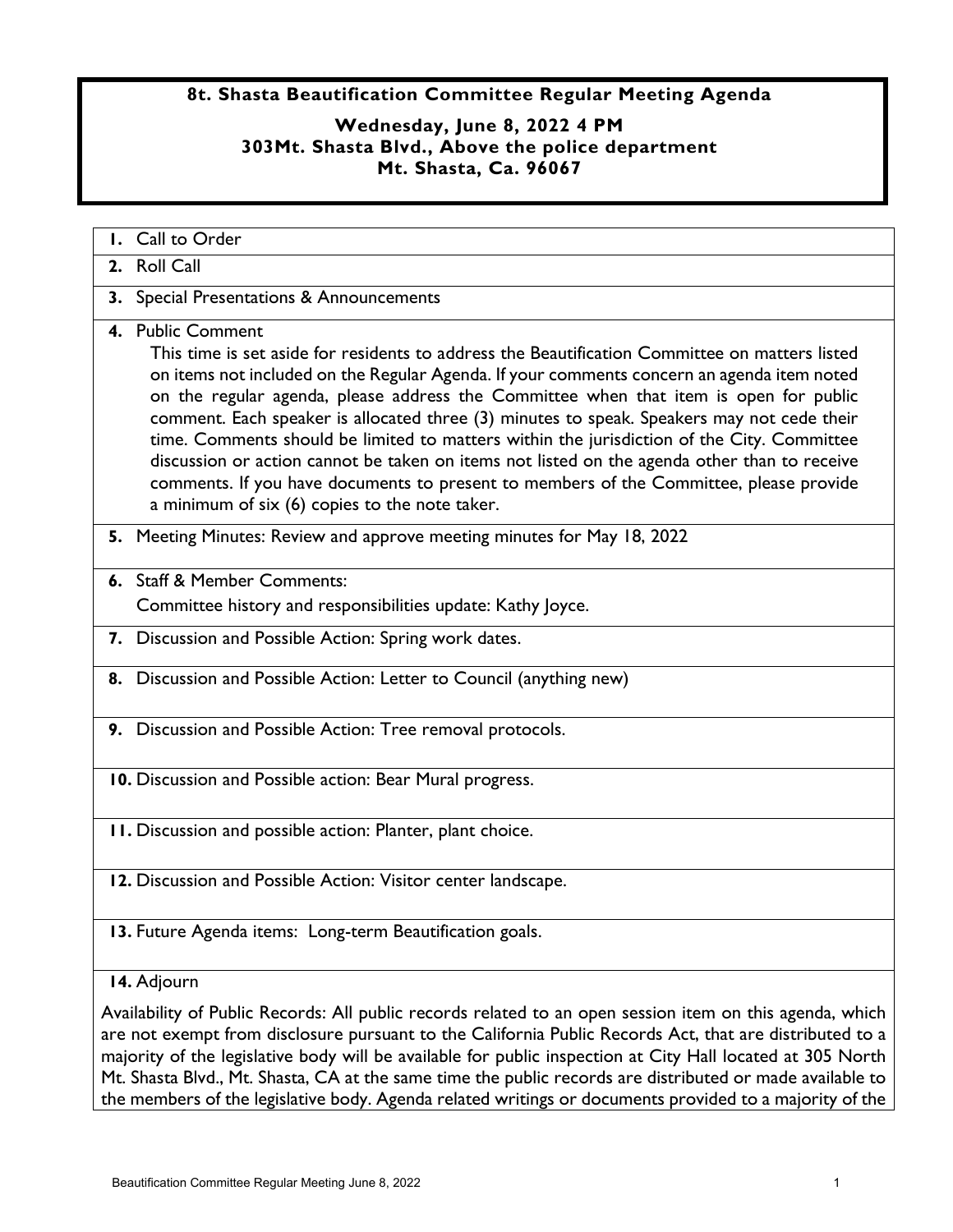legislative body after distribution of the Agenda packet will be available for public review within a separate binder at City Hall at the same time as they are made available to the members of the legislative body.

The City of Mt. Shasta does not discriminate on the basis of race, color, national origin, sex, religion, age or disability in employment or provision of services. In compliance with the Americans with Disabilities Act, persons requiring accommodations for a disability at a public meeting should notify the City Clerk or Deputy City Clerk at least 48 hours prior to the meeting at (530) 926-7510 in order to allow the City sufficient time to make reasonable arrangements to accommodate participation in this meeting.